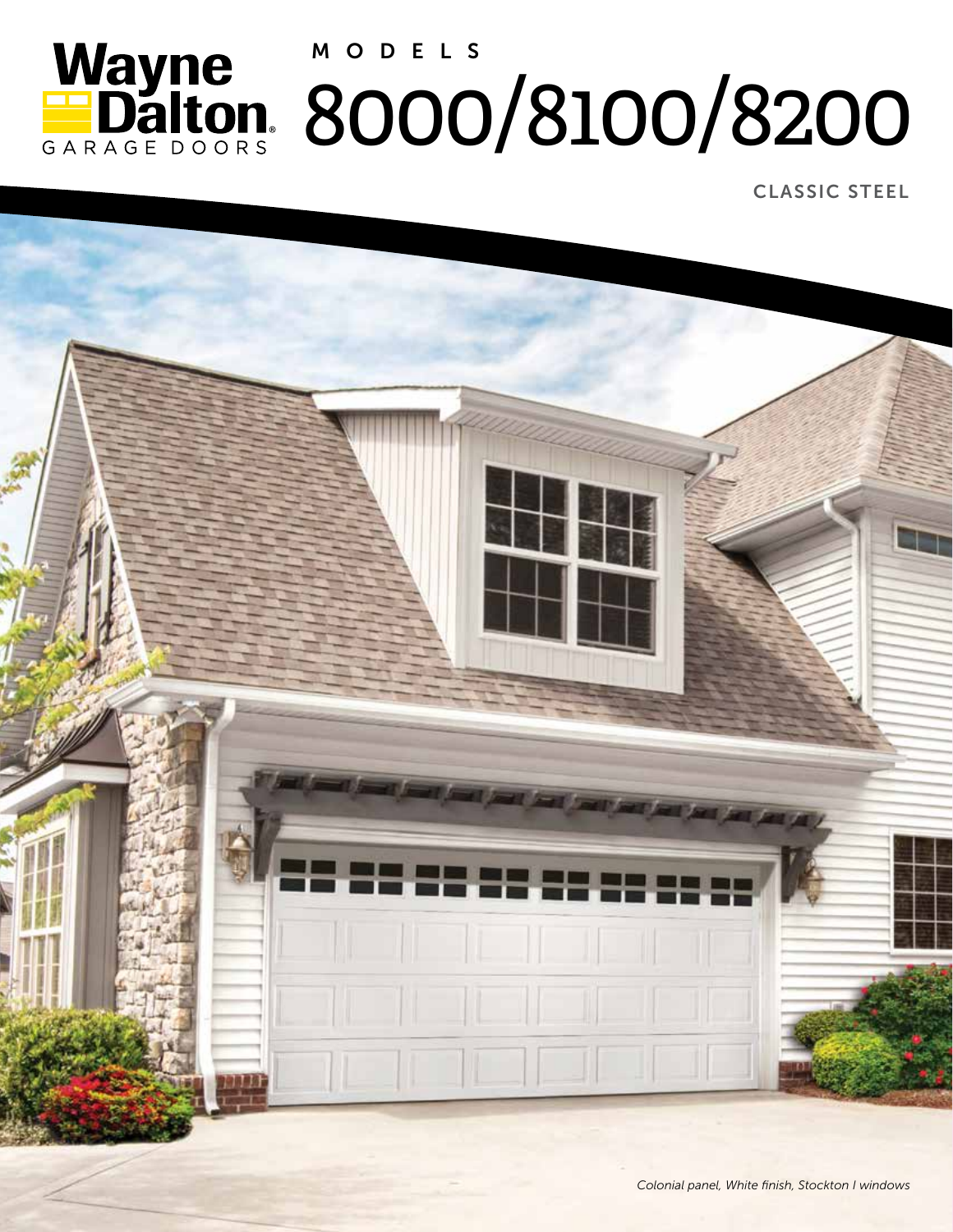# **affordable. stylish.**

Models 8000/8100/8200 offer a variety of styles, colors and windows, as well as insulation and wind load options.

Our entry-level doors offer the right choice for any style and budget.



#### PERFORMANCE FEATURES

Most 8000 Series doors are available with structural reinforcements for use in coastal regions. These models meet wind load requirements of the International Building Code, Florida Building Code and Texas Dept. of Insurance.







| <b>MODEL NUMBER</b>    | 8000               | 8100                           | 8200                           |
|------------------------|--------------------|--------------------------------|--------------------------------|
| Polystyrene Insulation | No                 | Yes                            | Yes                            |
| Insulation R-value*    | N/A                | 3.7                            | 7.4                            |
| Construction           | 1 Layer<br>(Steel) | 2 Layers<br>(Steel/Insulation) | 2 Layers<br>(Steel/Insulation) |
| 10-Year Warranty       | Yes                | Yes                            | Yes                            |

\*Wayne Dalton uses a calculated door section R-value for our insulated doors.



GARAGE DOORS

**MPACT** 

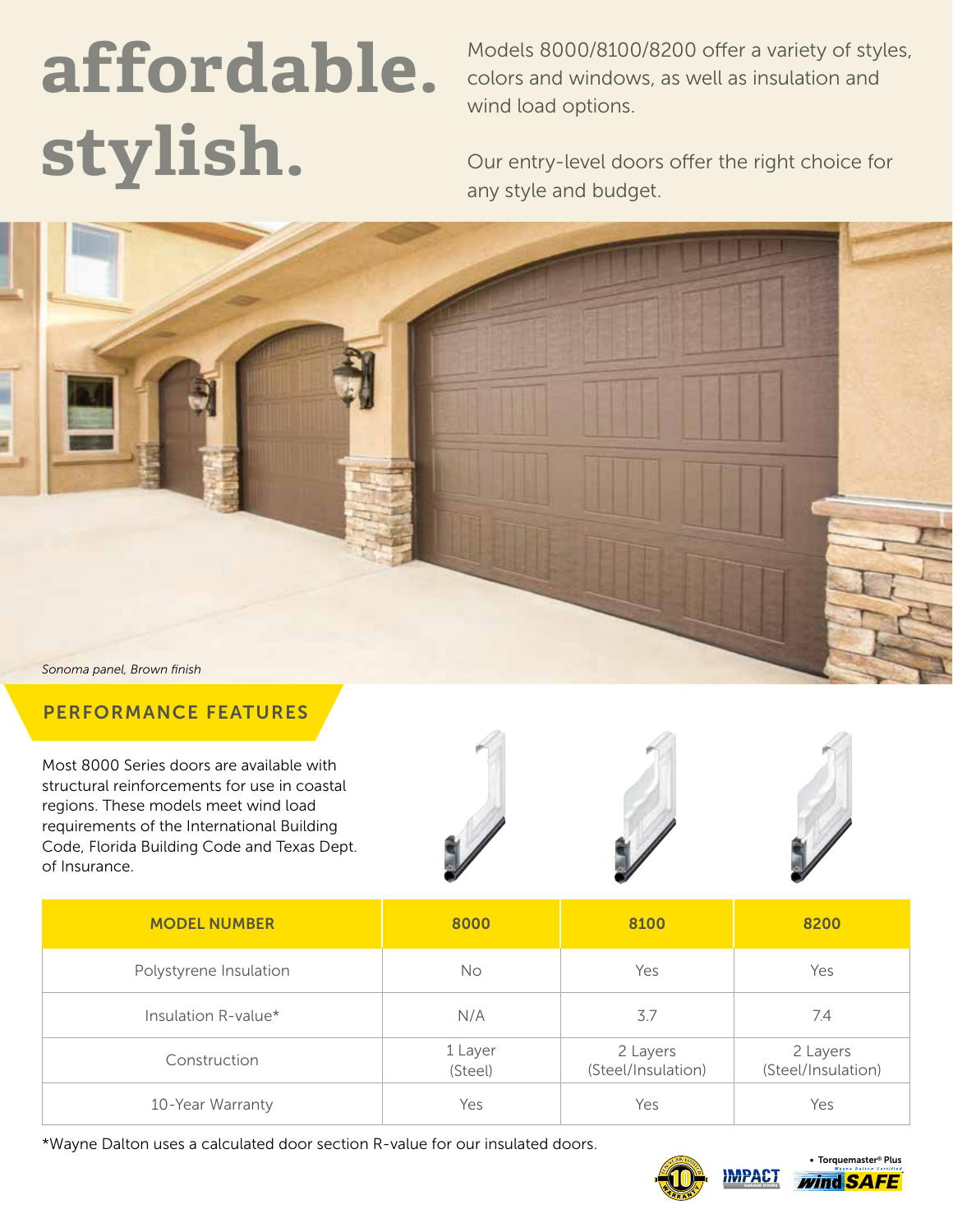### **Choose Your Style**



Colonial Ranch Sonoma





### 2 **Choose Your Color**







Actual colors may vary from brochure due to fluctuations in the printing process. Always request a color sample from your dealer for accurate color matching.

## White **Almond** Taupe Brown



### 3 **Choose Your Windows**

#### For Colonial and Sonoma Panels















Arched Stockton



**AL AL** Sherwood II



Waterton I

4662 5522 5522 2221



Arched Stockton Double (For double car doors)

#### For Ranch Panels



Not all windows available in all areas. Consult your dealer for details.

Decorative hardware is available, see your dealer or visit our website at wayne-dalton.com for details.